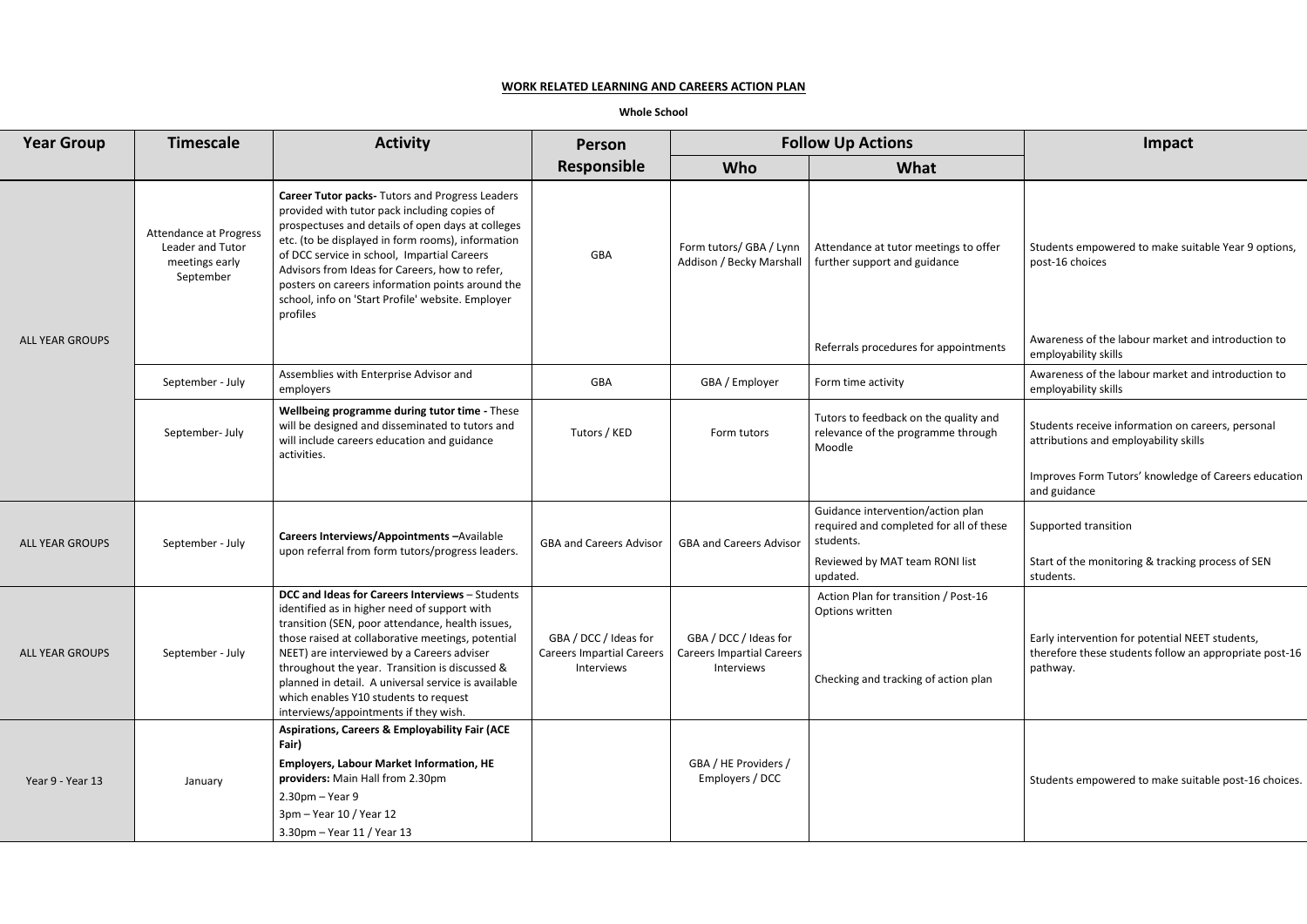### **KEY STAGE 3**

### **YEAR 7 – 9**

| <b>Year Group</b> | <b>Timescale</b> | <b>Activity</b>                                                                                                                                                                                                                                                                                                                                                                                                                                                                                                              | Person      | <b>Follow Up Actions</b>             |                                                                   | <b>Impact</b>                                                                                                                                                                                                       |
|-------------------|------------------|------------------------------------------------------------------------------------------------------------------------------------------------------------------------------------------------------------------------------------------------------------------------------------------------------------------------------------------------------------------------------------------------------------------------------------------------------------------------------------------------------------------------------|-------------|--------------------------------------|-------------------------------------------------------------------|---------------------------------------------------------------------------------------------------------------------------------------------------------------------------------------------------------------------|
|                   |                  |                                                                                                                                                                                                                                                                                                                                                                                                                                                                                                                              | Responsible | <b>Who</b>                           | What                                                              |                                                                                                                                                                                                                     |
| Year 7            | May              | Employer/ Curriculum workshop: E.ON Energy<br>employers to deliver a workshop. About the<br>workshop: The Creative Conductors Workshop is<br>an exciting 'maker-style' workshop that covers<br>energy conduction, circuits and the design<br>process - with a creative twist! Students will use a<br>Makey Makey (the kit that "turns the world into a<br>controller") to combine their knowledge of energy<br>concepts with engineering thinking. Exploring<br>concepts in Physics, Design & Technology and<br>Engineering. | GBA         | GBA / SPH / RBO                      | Feedback from CLs and students                                    | To combine knowledge of energy concepts with<br>engineering thinking. Exploring concepts and careers<br>Physics, Design & Technology and Engineering.                                                               |
| YEAR 8            | May              | Go to work with your parent day<br>Year 8 will be given the opportunity to go to work<br>with their parent/carer for the day.                                                                                                                                                                                                                                                                                                                                                                                                | GBA         | GBA / KS3 Support officer            | Feedback from students, parents and Y8<br>pastoral team           | First taste of the world of work / Work experience                                                                                                                                                                  |
| YEAR 8            | June             | Careers Lesson - A collapsed lesson aimed at y8<br>students only. The lesson will introduce the<br>students to the broader concept of work. The<br>lesson will also explore the reasons why people<br>work. Elements of financial education will also be<br>included.                                                                                                                                                                                                                                                        | GBA         | GBA                                  | Feedback obtained from students to<br>inform future improvements. | Students gain an awareness of the world of work.                                                                                                                                                                    |
| Year 9            | January          | <b>YEAR 9 OPTIONS WEEK:</b><br><b>National Careers Service: All day Employability</b><br>and STEM Day: All of Year 9 on a carousel of<br>STEM challenges - Sixth Form Centre<br>Year 9 Options evening: Thurday evening 5-7pm<br>Keep Moat Regeneration in the main hall: Girls in<br><b>Construction and Engineering and Employability</b>                                                                                                                                                                                  | GBA         | GBA / Learn By Design /<br>Employers |                                                                   | Students feel supported with the schools options<br>process and are provided with the opportunity to<br>explore their career ideas in further detail. Students<br>make informed decisions' when choosing their GCSE |
|                   |                  | skills<br>9am-10.25am: Year 9 Boothby girls<br>10.30am-12pm: Year 9 Hull girls<br>12.05pm-1.25pm: Year 9 Cokayne girls<br>2.25pm-4pm: Year 9 Spalden girls                                                                                                                                                                                                                                                                                                                                                                   |             |                                      |                                                                   | options.                                                                                                                                                                                                            |

L

| <b>w Up Actions</b>                                               | Impact                                                                                                                                                                                                                          |
|-------------------------------------------------------------------|---------------------------------------------------------------------------------------------------------------------------------------------------------------------------------------------------------------------------------|
| <b>What</b>                                                       |                                                                                                                                                                                                                                 |
| <b>Feedback from CLs and students</b>                             | To combine knowledge of energy concepts with<br>engineering thinking. Exploring concepts and careers in<br>Physics, Design & Technology and Engineering.                                                                        |
| Feedback from students, parents and Y8<br>pastoral team           | First taste of the world of work / Work experience                                                                                                                                                                              |
| Feedback obtained from students to<br>inform future improvements. | Students gain an awareness of the world of work.                                                                                                                                                                                |
|                                                                   | Students feel supported with the schools options<br>process and are provided with the opportunity to<br>explore their career ideas in further detail. Students<br>make informed decisions' when choosing their GCSE<br>options. |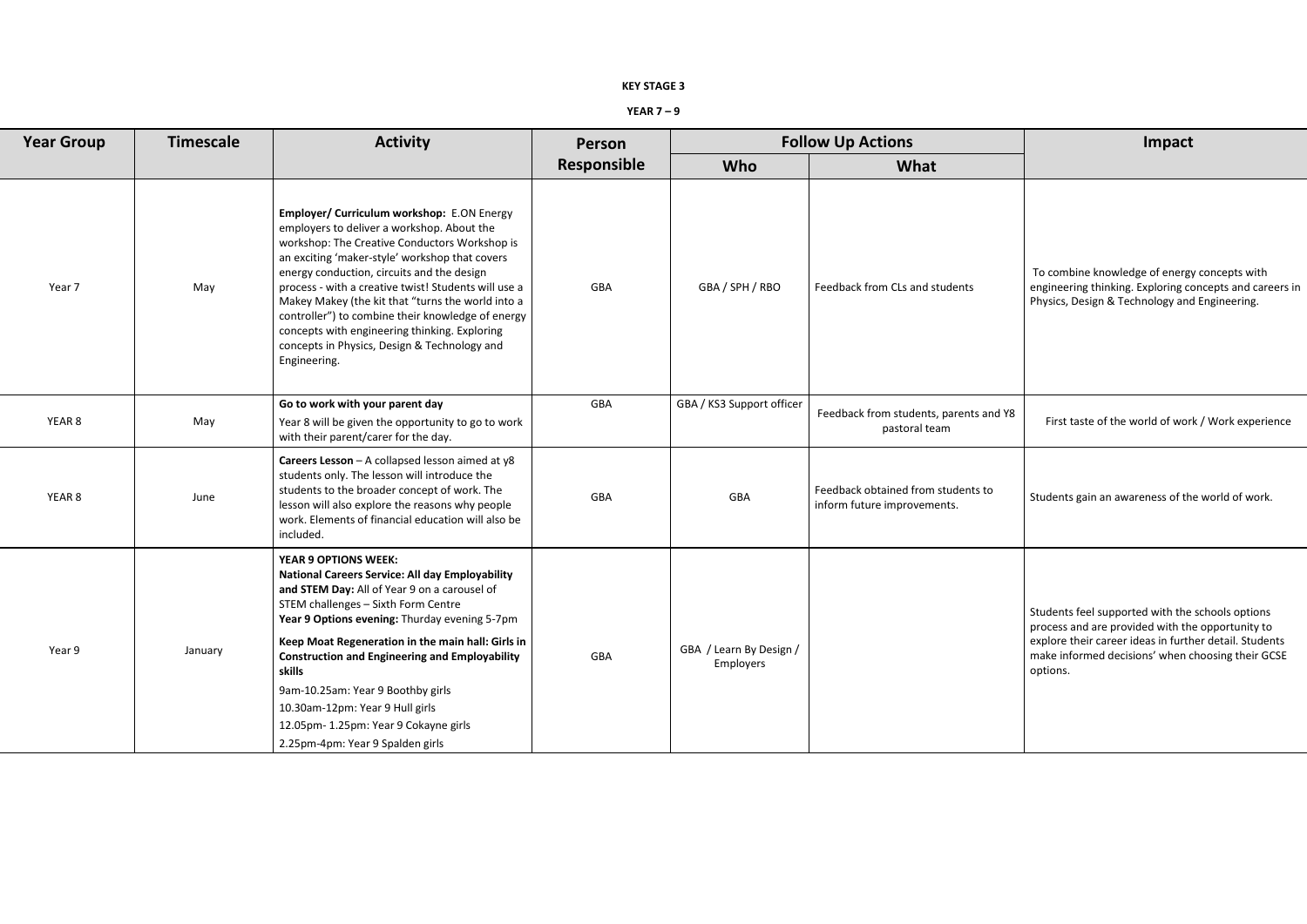### **KEY STAGE 4**

# **YEAR 10 & 11**

| <b>w Up Actions</b>                                                      | Impact                                                                                                                                        |  |  |  |
|--------------------------------------------------------------------------|-----------------------------------------------------------------------------------------------------------------------------------------------|--|--|--|
| <b>What</b>                                                              |                                                                                                                                               |  |  |  |
| Student complete evaluation forms.                                       | Students explore a range of occupations & gain<br>employability skills.                                                                       |  |  |  |
| Feedback from employers.                                                 | Students empowered to make suitable post-16 choices.                                                                                          |  |  |  |
| Feedback from staff.                                                     |                                                                                                                                               |  |  |  |
| Work Experience Debrief in Year 11<br>during the 1 <sup>st</sup> 3 weeks |                                                                                                                                               |  |  |  |
| Feedback on Careers week from students<br>and business volunteers        | Students prepared to make appropriate post-16<br>decisions. Students fully understand employability skills<br>required for the world of work. |  |  |  |
| Feedback from employers                                                  |                                                                                                                                               |  |  |  |

| <b>Year Group</b> | <b>Timescale</b> | <b>Activity</b>                                                                                                                                                                                                                                           | Person      | <b>Follow Up Actions</b>                                                                     |                                                                   | Impact                                                                                                                             |
|-------------------|------------------|-----------------------------------------------------------------------------------------------------------------------------------------------------------------------------------------------------------------------------------------------------------|-------------|----------------------------------------------------------------------------------------------|-------------------------------------------------------------------|------------------------------------------------------------------------------------------------------------------------------------|
|                   |                  |                                                                                                                                                                                                                                                           | Responsible | <b>Who</b>                                                                                   | What                                                              |                                                                                                                                    |
|                   | January - July   | <b>Work Experience</b>                                                                                                                                                                                                                                    |             | FE/Careers week.                                                                             | Student complete evaluation forms.                                | Students explore a range of occupations & gain<br>employability skills.                                                            |
|                   |                  |                                                                                                                                                                                                                                                           |             |                                                                                              | Feedback from employers.                                          | Students empowered to make suitable post-16                                                                                        |
| Year 10           | January          | WE process starts; students introduced to the<br>process and are asked to start considering their<br>choices/preferences for placements. Parental<br>Permission letters distributed.                                                                      |             | Debrief session the<br>following September.<br>Feedback from<br>employers.<br>Staff reports. | Feedback from staff.                                              |                                                                                                                                    |
|                   |                  | Placement forms collected advice & support given<br>to all year group with regards to finding/choosing<br>a suitable work experience placement.                                                                                                           | GBA         |                                                                                              |                                                                   |                                                                                                                                    |
|                   | February - April | Health & Safety deadline - all WE requests to be<br>submitted to Derbyshire CC who then carry out<br>the risk assessments.                                                                                                                                |             |                                                                                              |                                                                   |                                                                                                                                    |
|                   |                  | Work Experience Briefs - all students receive a<br>session (one form at a time) re. H&S, behaviour,<br>aims & objectives etc. in the workplace.                                                                                                           |             |                                                                                              |                                                                   |                                                                                                                                    |
|                   |                  | WOW week - Employability week                                                                                                                                                                                                                             |             |                                                                                              | Work Experience Debrief in Year 11<br>during the $1st$ 3 weeks    |                                                                                                                                    |
|                   | July             | This is a 5 day activity where students are given<br>opportunities to write CVs, attend mock<br>interviews, attend occupational talks given by<br>local employers, understand apprenticeship<br>pathways, and visit FE establishments of their<br>choice. | GBA         | GBA                                                                                          | Feedback on Careers week from students<br>and business volunteers | Students prepared to make appropriate post-16<br>decisions. Students fully understand employabi<br>required for the world of work. |
|                   |                  |                                                                                                                                                                                                                                                           |             |                                                                                              | Feedback from employers                                           |                                                                                                                                    |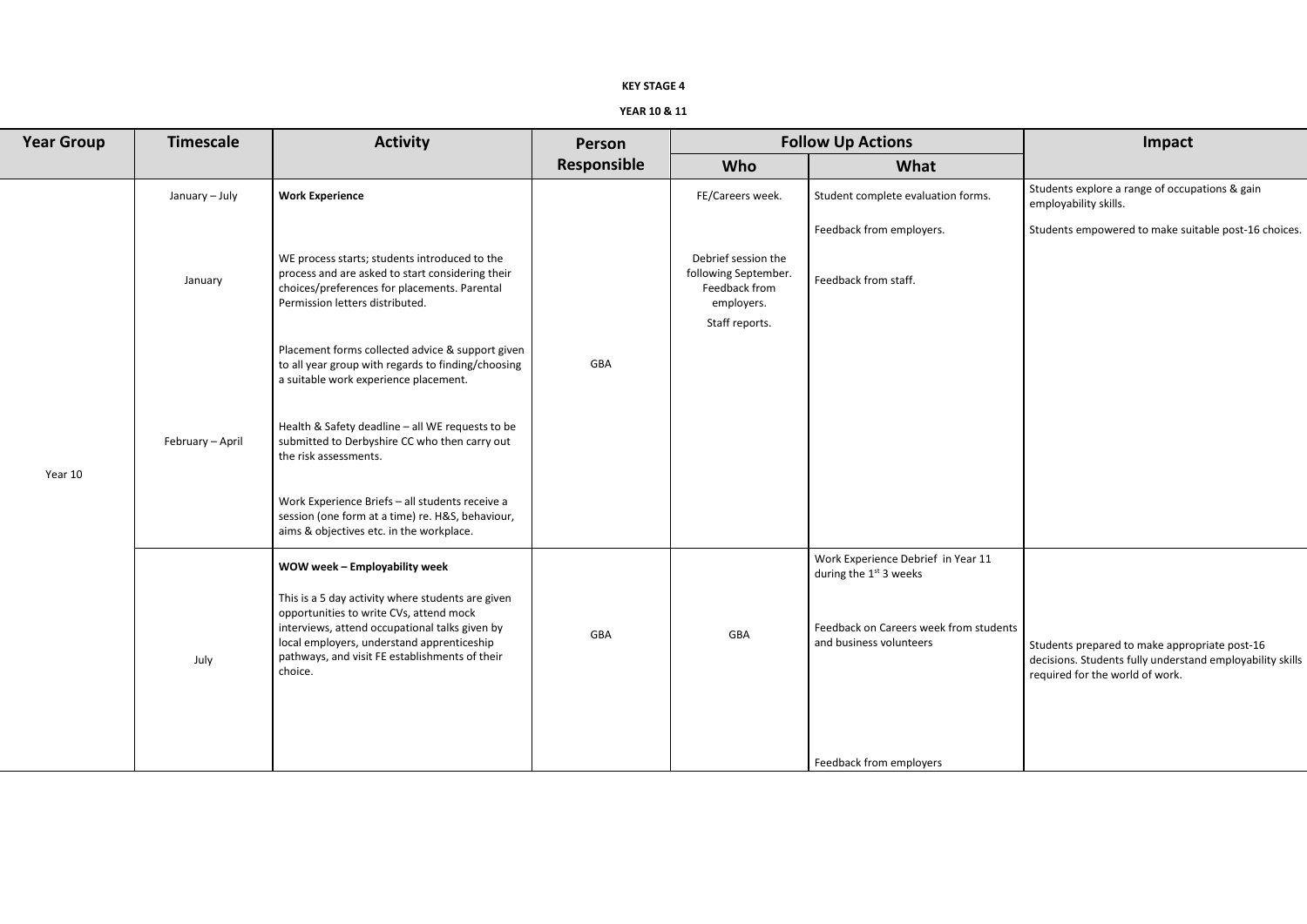|                         | <b>Follow Up Actions</b>                                                                                           | <b>Impact</b>                                                                                                                                         |  |  |  |
|-------------------------|--------------------------------------------------------------------------------------------------------------------|-------------------------------------------------------------------------------------------------------------------------------------------------------|--|--|--|
|                         | What                                                                                                               |                                                                                                                                                       |  |  |  |
| e<br>ents<br>uest<br>V. | Students make college choices as<br>appropriate.<br>Students understand about UCAS<br>process.                     | Data from this is used to organise interviews and<br>identify occupational areas of interest (targeted<br>talks/group sessions could follow)          |  |  |  |
|                         | Debrief & feedback activities.                                                                                     | Students explore a range of occupations & gain<br>employability skills.                                                                               |  |  |  |
|                         | Feedback from employers & staff                                                                                    | Students empowered to make suitable post-16 choices.                                                                                                  |  |  |  |
|                         | Destinations survey<br>Routes Ahead recap                                                                          |                                                                                                                                                       |  |  |  |
| ers                     | Section 139 assessment written by<br>careers adviser.<br>Action plans are produced<br>Post-16 options are written. | Supporting students with exploration of post 16<br>options, transition to the next stage of education,<br>applications to help with making decisions. |  |  |  |
|                         | Plans are tracked                                                                                                  |                                                                                                                                                       |  |  |  |
|                         | Referrals made to the MAT team<br>RONI list updated                                                                |                                                                                                                                                       |  |  |  |
|                         | Post 16 interviews with tutors.<br>Students referred for additional careers<br>advice-GBA/Ideas for Careers        | Students make appropriate post-16 choices.                                                                                                            |  |  |  |
| ers                     | Students arrange careers interview with<br>the team.<br>Feedback from parents                                      | All students are fully informed of entry requirements to<br>6 <sup>th</sup> form                                                                      |  |  |  |
|                         | <b>Feedback from SEN</b>                                                                                           | Provision of extra guidance and support                                                                                                               |  |  |  |

| <b>Year Group</b> | <b>Timescale</b>             | <b>Activity</b>                                                                                                                                                                                                                                                                                                                                                                                                                                                                                                                                                                                                                                                                                                                                                                                                                                                                                                                                 | Person                | <b>Follow Up Actions</b>                                                                                          |                                                                                                                                                                                                | Impact                                                                                                                            |
|-------------------|------------------------------|-------------------------------------------------------------------------------------------------------------------------------------------------------------------------------------------------------------------------------------------------------------------------------------------------------------------------------------------------------------------------------------------------------------------------------------------------------------------------------------------------------------------------------------------------------------------------------------------------------------------------------------------------------------------------------------------------------------------------------------------------------------------------------------------------------------------------------------------------------------------------------------------------------------------------------------------------|-----------------------|-------------------------------------------------------------------------------------------------------------------|------------------------------------------------------------------------------------------------------------------------------------------------------------------------------------------------|-----------------------------------------------------------------------------------------------------------------------------------|
|                   |                              |                                                                                                                                                                                                                                                                                                                                                                                                                                                                                                                                                                                                                                                                                                                                                                                                                                                                                                                                                 | Responsible           | Who                                                                                                               | What                                                                                                                                                                                           |                                                                                                                                   |
| Year 10           | July                         | Routes Ahead sessions - delivered during Careers<br>Week.                                                                                                                                                                                                                                                                                                                                                                                                                                                                                                                                                                                                                                                                                                                                                                                                                                                                                       | GBA                   | Students complete<br>Career Ideas<br>questionnaire. Students<br>can tick a box to request<br>a careers interview. | Students make college choices as<br>appropriate.<br>Students understand about UCAS<br>process.                                                                                                 | Data from this is used to organise interv<br>identify occupational areas of interest (<br>talks/group sessions could follow)      |
|                   | September - first 3<br>weeks | Work Experience Debrief - students provided<br>with feedback from their WE and asked to<br>complete 2 activities, to reflect on their WE and<br>consider knowledge/skills gained. Reminded of<br>Pride Park event and Careers Conventions as<br>opportunities to explore possible career choices<br>and post-16 options.                                                                                                                                                                                                                                                                                                                                                                                                                                                                                                                                                                                                                        | GBA                   | GBA                                                                                                               | Debrief & feedback activities.<br>Feedback from employers & staff<br><b>Destinations survey</b><br>Routes Ahead recap                                                                          | Students explore a range of occupations<br>employability skills.<br>Students empowered to make suitable                           |
| YEAR 11           | September-July               | Ideas for Careers Interviews - Students identified<br>as in higher need of support with transition (SEN,<br>poor attendance, health issues, those raised at<br>collaborative meetings) are interviewed by a DCC<br>adviser throughout the year. Transition is<br>discussed & planned in detail and the opportunity<br>to partake in taster days/practice journeys to the<br>provider are offered (in collaboration with<br>SENco), Colleges/providers contacted to ask for<br>support with the transition of thee students. DCC<br>staff attend all review meetings for SEN students,<br>where a written plan for transition is detailed.<br>Careers adviser writes a Section 139 assessment,<br>reporting needs for SEN students. A universal<br>service is available to all students, but DCC assess<br>priority of need for all students.<br>All of Year 11 students will receive a careers<br>appointment, all other year groups on request | GBA                   | GBA/ Ideas for Careers                                                                                            | Section 139 assessment written by<br>careers adviser.<br>Action plans are produced<br>Post-16 options are written.<br>Plans are tracked<br>Referrals made to the MAT team<br>RONI list updated | Supporting students with exploration of<br>options, transition to the next stage of e<br>applications to help with making decisio |
|                   | December-January             | Post-16 Interviews/Post mock interviews                                                                                                                                                                                                                                                                                                                                                                                                                                                                                                                                                                                                                                                                                                                                                                                                                                                                                                         | Form tutors           | Form tutors                                                                                                       | Post 16 interviews with tutors.<br>Students referred for additional careers<br>advice-GBA/Ideas for Careers                                                                                    | Students make appropriate post-16 cho                                                                                             |
|                   | November                     | Sixth form Open evening-Careers co-ordinator<br>and Ideas for Careers are available for information<br>on careers/post 16 providers etc                                                                                                                                                                                                                                                                                                                                                                                                                                                                                                                                                                                                                                                                                                                                                                                                         | GBA                   | GBA/ Ideas for Careers                                                                                            | Students arrange careers interview with<br>the team.<br>Feedback from parents                                                                                                                  | All students are fully informed of entry<br>6 <sup>th</sup> form                                                                  |
|                   | Spring term                  | <b>DCC Interviews</b> - all students but particularly<br>those with SEN, poor attendance, health issues<br>etc. and who require more support                                                                                                                                                                                                                                                                                                                                                                                                                                                                                                                                                                                                                                                                                                                                                                                                    | SENco / pastoral team | <b>DCC</b>                                                                                                        | <b>Feedback from SEN</b>                                                                                                                                                                       | Provision of extra guidance and support                                                                                           |